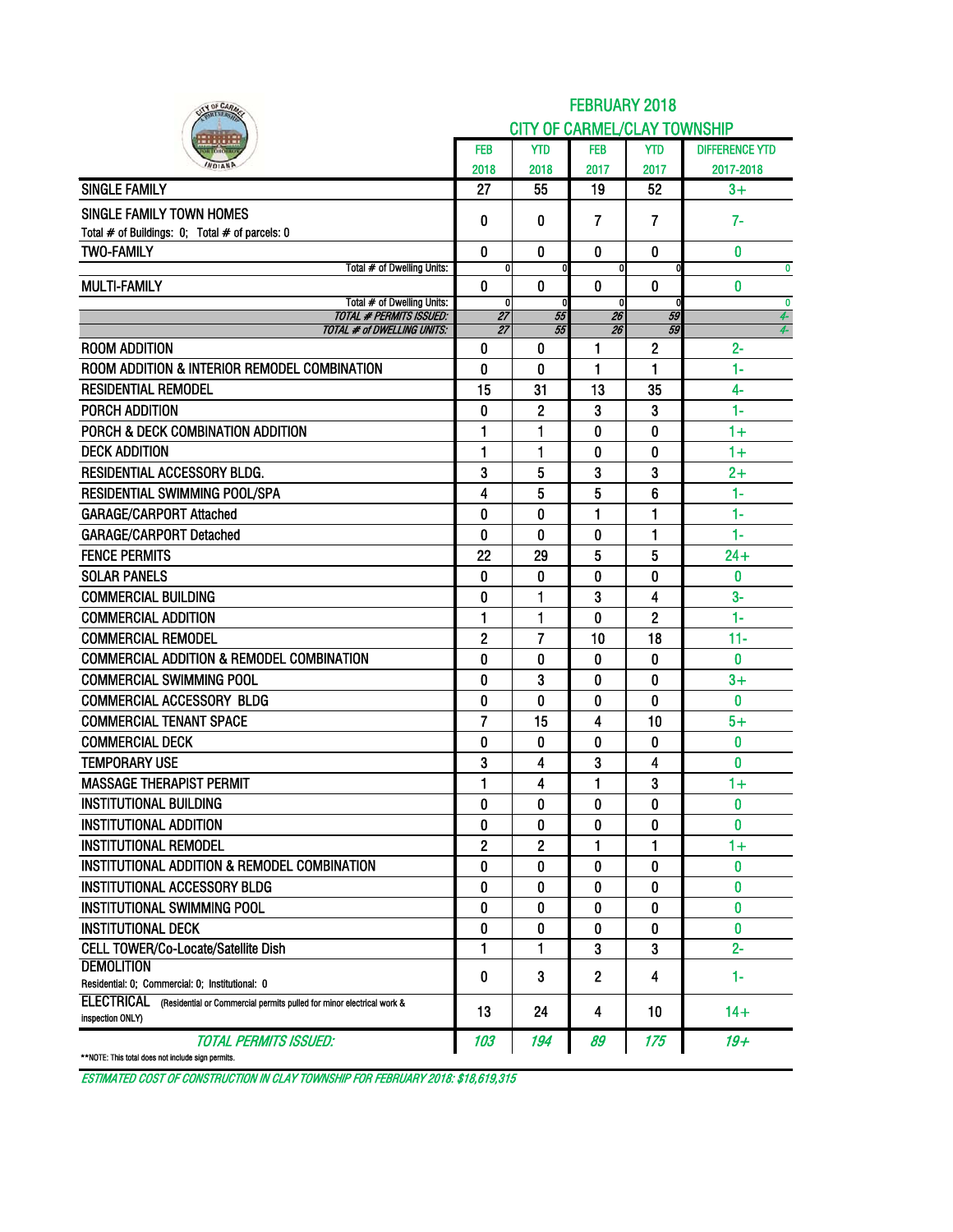## D.O.C.S. BUILDING PERMIT ACTIVITY FEBRUARY 2018

COMMERCIAL, INSTITUTIONAL, & MULTI-FAMILY - NEW STRUCTURES, ACCESSORY BUILDINGS, ADDITIONS, TENANT FINISHES,REMODELS, POOLS, DECKS (Institutional includes churches, schools & public libraries)

| <b>Type of Construction</b>                                                                                                                                                                                                                                                                                                                                                                                                                                                                                                                   | Total Permits Issued |
|-----------------------------------------------------------------------------------------------------------------------------------------------------------------------------------------------------------------------------------------------------------------------------------------------------------------------------------------------------------------------------------------------------------------------------------------------------------------------------------------------------------------------------------------------|----------------------|
| <b>PERMITS ISSUED</b>                                                                                                                                                                                                                                                                                                                                                                                                                                                                                                                         |                      |
| <b>COMMERCIAL ADDITION:.</b><br>• The Old Spaghetti Factory Pergola Addition, 918 S. Rangeline Rd.                                                                                                                                                                                                                                                                                                                                                                                                                                            |                      |
| <b>COMMERCIAL TENANT FINISH / REMODEL:</b><br>• MMII Conference Center, 11711 N. Meridian St. 1 <sup>st</sup> Floor<br>• Indie Asset, 10585 N. Meridian St. #280<br>• Phase III, 701 City Center Dr. 2 <sup>nd</sup> Floor<br>• Drexel Interiors, 14570 River Rd. #100, #105 & #110<br>• Bank of America, 510 E. $96^{\text{th}}$ St. $2^{\text{nd}}$ Floor<br>• Mutual Bank, 11711 N. Meridian St. #170<br>• ST Ventures, 1119 Keystone Way<br>• Martin Marietta, 12220 N. Meridian St. #100<br>• Merchants Bank, 11590 N. Meridian St. #530 |                      |
| <b>INSTITUTIONAL REMODEL:</b><br>• Living Truth Church, 12261 N. Meridian St.<br>• Living Truth Church, 12273 N. Meridian St.                                                                                                                                                                                                                                                                                                                                                                                                                 |                      |
| <b>COMMERCIAL CERTIFICATES OF OCCUPANCY ISSUED</b>                                                                                                                                                                                                                                                                                                                                                                                                                                                                                            |                      |
| <b>COMMERCIAL ADDITION:</b><br>• Primrose School at West Clay, 13096 Moultrie St.                                                                                                                                                                                                                                                                                                                                                                                                                                                             |                      |
| <b>COMMERCIAL TENANT FINISH / REMODEL:.</b><br>• IN Logo Sign Group, 600 E. 96 <sup>th</sup> St. #460                                                                                                                                                                                                                                                                                                                                                                                                                                         |                      |

 *●* Props CPA, 10425 Commerce Dr. #110 *●* Paycor, 11595 N. Meridian St. #310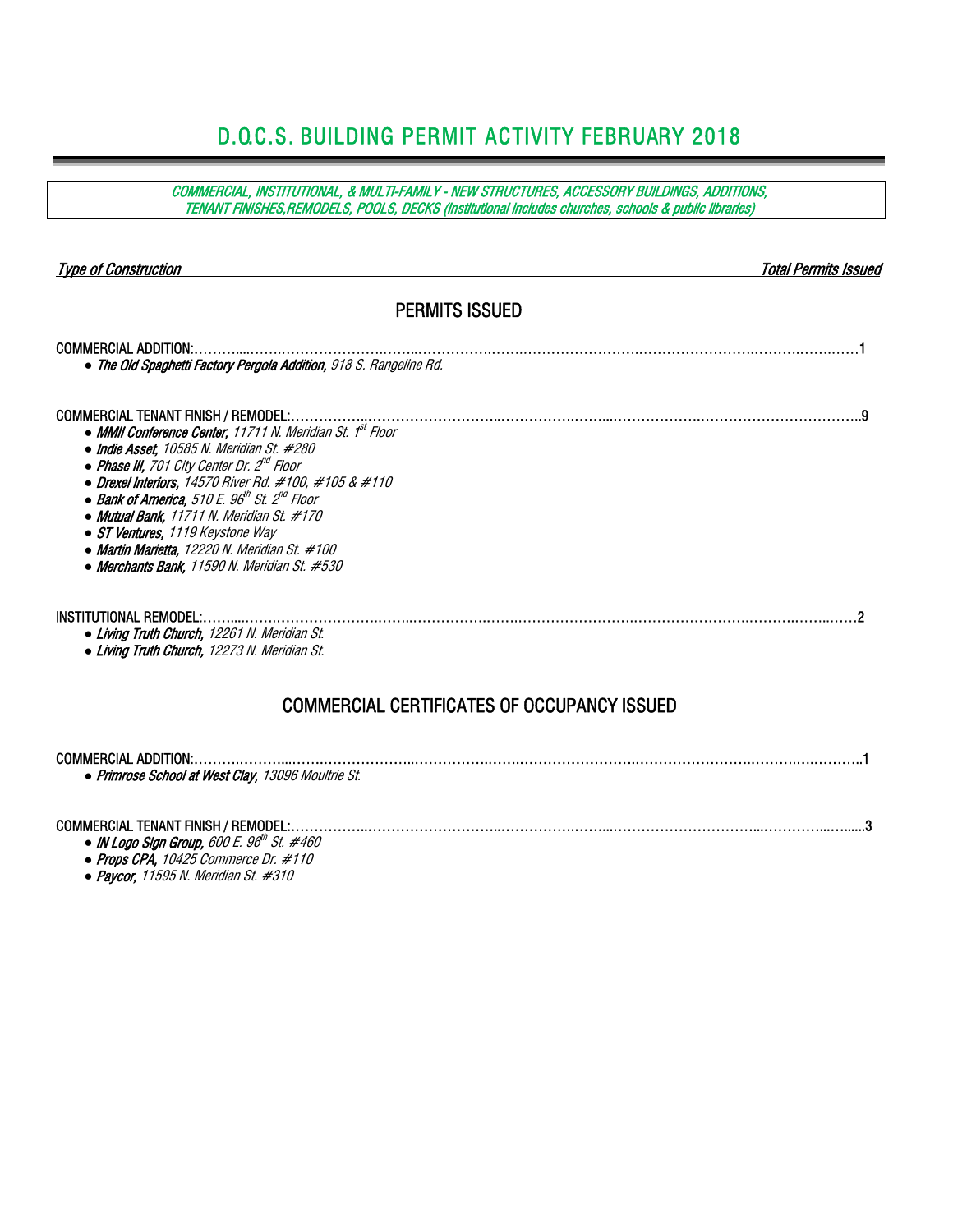|                                        | <b>FEB 2018</b> | <b>FEB 2017</b> |
|----------------------------------------|-----------------|-----------------|
| <b>TOTAL BUILDING PERMITS ISSUED:</b>  | 103             | 89              |
| TOTAL FENCE PERMITS ISSUED:            | 22              | 5               |
| <b>TOTAL SIGN PERMITS:</b>             | 32              | 29              |
| <b>BUILDING INSPECTIONS PERFORMED:</b> | 444             | 444             |
| <b>BUILDING PLAN REVIEWS:</b>          | 74              | 84              |
| PUBLIC REQUEST FOR INFORMATION (RFI):  | 21              | 21              |

## D.O.C.S. BUILDING & SIGN ACTIVITY FEBRUARY 2018

## D.O.C.S. NEWS AND NOTES FEBRUARY 2018

*●* David Littlejohn attended a meeting for the Indianapolis Regional Transportation Council on February 7 in Indianapolis.

*●* Mike Sheeks hosted an Education Committee meeting February 14 in the Building & Code Services conference room.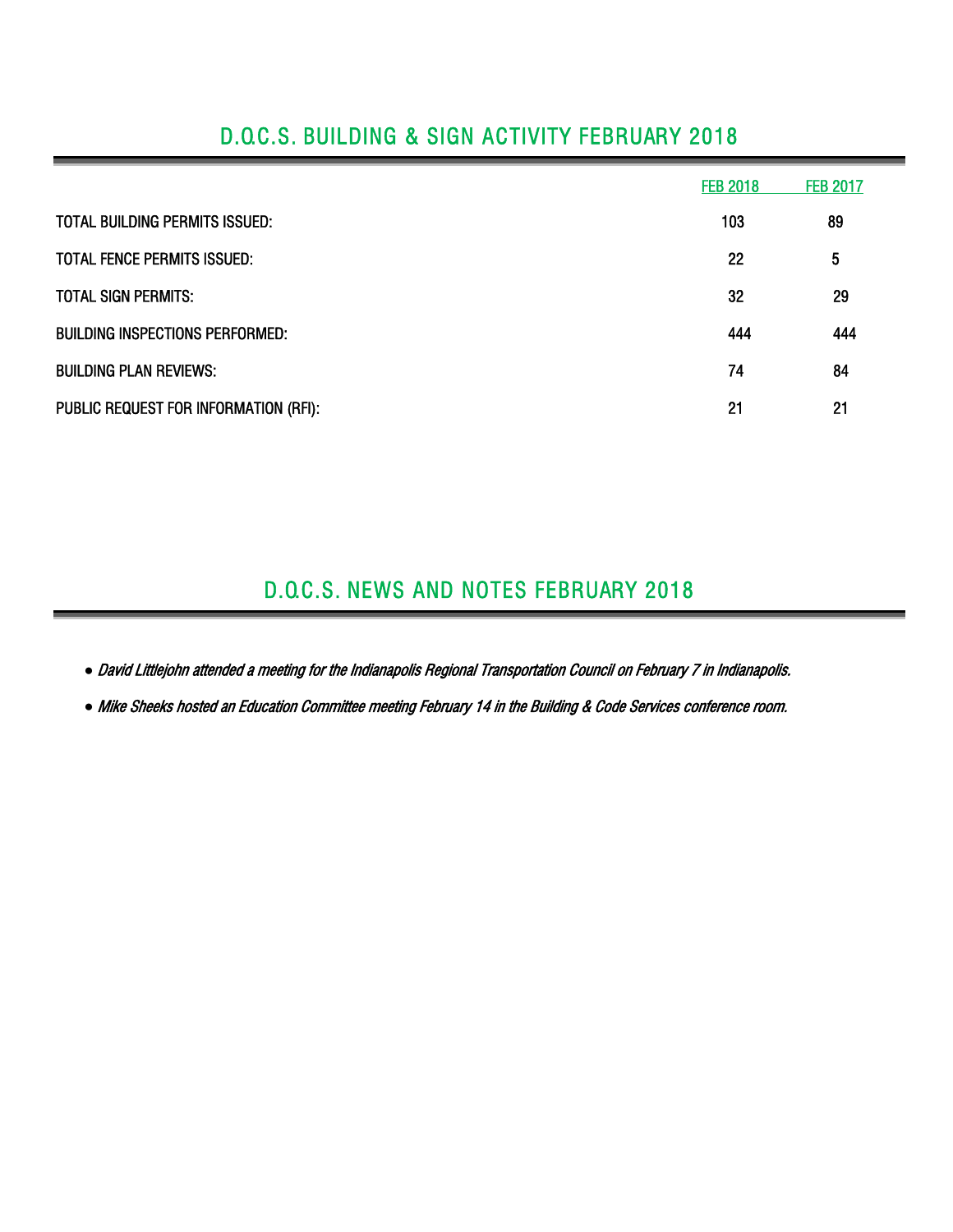# D.O.C.S. CODE ENFORCEMENT ACTIVITY FEBRUARY 2018

#### CODE ENFORCEMENT TASK REPORT SUMMARY FOR FEBRUARY 2018

| <b>COMPLAINTS RECEIVED</b><br>EMAIL<br>"MY CARMEL" APP<br><b>PHONE</b><br>REFERRAL<br><b>STAFF</b><br>WALK-IN | TOTAL:<br>3<br>9<br>ŋ<br>0<br>46<br>0 | <b>INSPECTION STATISTICS</b><br>NEW CASES<br>INITIAL INSPECTIONS<br>ABATEMENT<br>INITIAL VIOLATION NOTICE<br>RE-INSPECTIONS<br>CLOSED CASES |                                     |                                | TOTAL:<br>60<br>38<br>Ű<br>33<br>55<br>32 |
|---------------------------------------------------------------------------------------------------------------|---------------------------------------|---------------------------------------------------------------------------------------------------------------------------------------------|-------------------------------------|--------------------------------|-------------------------------------------|
| <b>INSPECTIONS BY AREA</b><br>NEW CASES<br>INITIAL INSPECTIONS<br><b>RE-INSPECTIONS</b><br>CLOSED CASES       | <b>WEST</b><br>5<br>3                 | <b>CENTRAL</b><br>33<br>23<br>36<br>16                                                                                                      | <b>EAST</b><br>22<br>12<br>15<br>14 | TOTAL:<br>60<br>38<br>55<br>32 |                                           |

CODE ENFORCEMENT MONTHLY REPORT FOR FEBRUARY 2018

| <b>TYPE OF COMPLAINT/VIOLATION</b> | <b>NEW CASES</b> | <b>TYPE OF COMPLAINT/VIOLATION</b>  | <b>NEW CASES</b> |
|------------------------------------|------------------|-------------------------------------|------------------|
| BUILDING CODE VIOLATIONS           | 0                | PROPERTY MAINTENANCE                | 22               |
| COMMERCIAL VEHICLE                 | 8                | RECREATIONAL VEHICLE                |                  |
| <b>DUMPSTER</b>                    |                  | RIGHT-OF-WAY OBSTRUCTION            |                  |
| <b>FARM ANIMALS</b>                | 0                | <b>SIDEWALK</b>                     | 0                |
| <b>FENCE VIOLATION</b>             | 2                | <b>SIGNS</b>                        | 58               |
| <b>GRASS OR WEEDS</b>              |                  | TRASH/DEBRIS                        | 5                |
| <b>HOME OCCUPATION</b>             | 8                | UNSAFE BUILDING                     |                  |
| NOISE REGULATIONS                  | 0                | VEHICLE ON DISPLAY, ON LAWN OR JUNK | 21               |
| OPEN AND ABANDONED                 | $\theta$         | ZONING USE VIOLATIONS               |                  |
| OUTDOOR STORAGE                    | 6                | <b>OTHER</b>                        | 0                |
| PARKING IN LAWN/GREENBELT          | 6                | <b>TOTAL</b>                        | 140              |

FORECLOSURE MONITORING SUMMARY FOR FEBRUARY 2018

|                               | <b>COMPLAINTS RECEIVED</b>            | TOTAL:         |             |        |  |  |  |  |  |  |
|-------------------------------|---------------------------------------|----------------|-------------|--------|--|--|--|--|--|--|
|                               | NEW CASES                             |                |             |        |  |  |  |  |  |  |
|                               | INITIAL INSPECTIONS                   |                |             |        |  |  |  |  |  |  |
|                               | ABATEMENT                             |                |             |        |  |  |  |  |  |  |
|                               | INITIAL VIOLATION NOTICE              |                | 3           |        |  |  |  |  |  |  |
|                               | RE-INSPECTIONS<br><b>CLOSED CASES</b> |                | 30          |        |  |  |  |  |  |  |
| <b>FORECLOSURE STATISTICS</b> | <b>WEST</b>                           | <b>CENTRAL</b> | <b>EAST</b> | TOTAL: |  |  |  |  |  |  |
| <b>NEW CASES</b>              |                                       |                | 3           |        |  |  |  |  |  |  |
| INITIAL INSPECTIONS           |                                       | 0              | 3           | 4      |  |  |  |  |  |  |
| RE-INSPECTIONS                |                                       | 12             |             | 30     |  |  |  |  |  |  |
| <b>CLOSED CASES</b>           |                                       |                |             |        |  |  |  |  |  |  |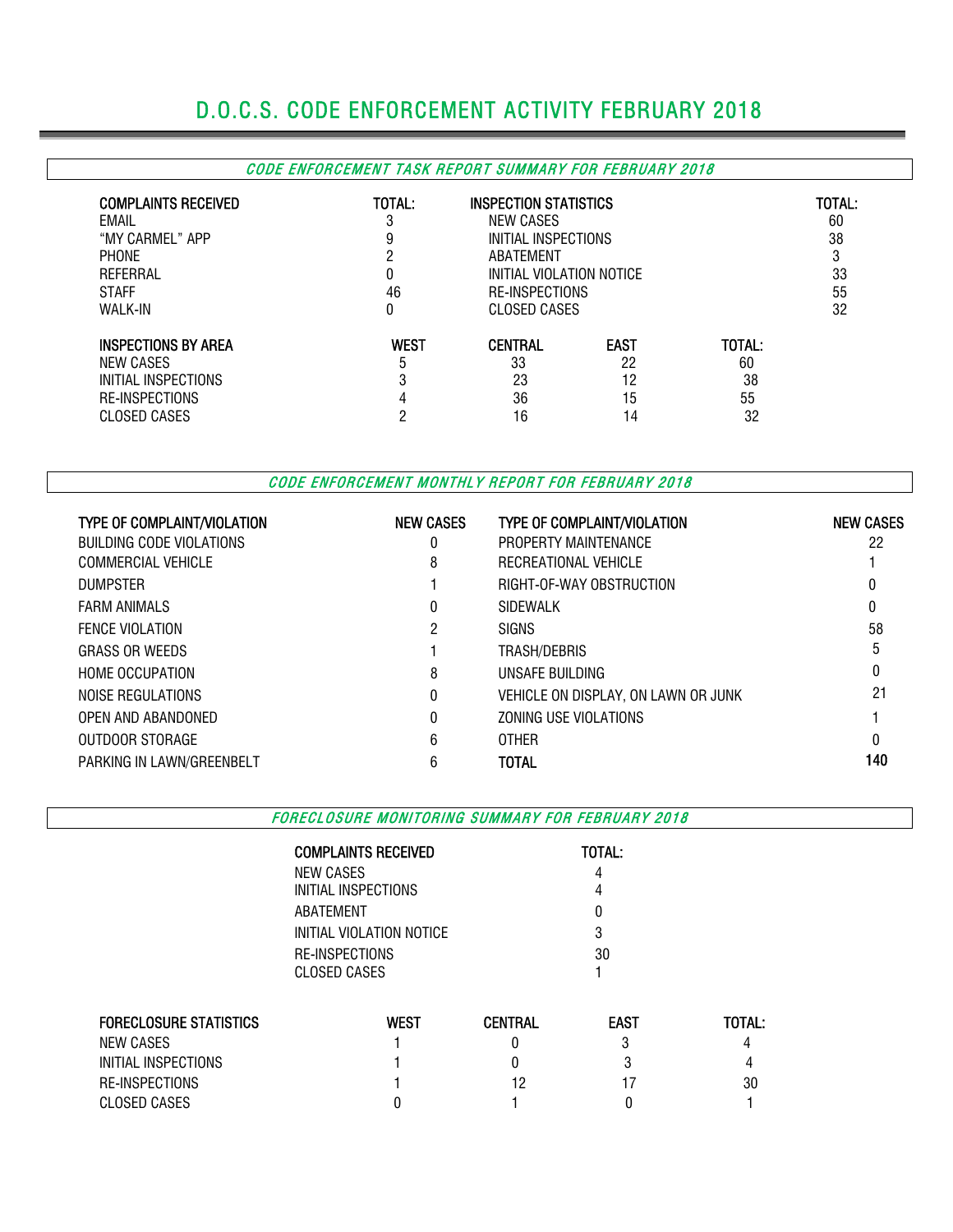### DEPARTMENT OF COMMUNITY SERVICES INCOME REPORT FEBRUARY 1-28, 2018



| <b>TRANSACTION TYPE:</b>                                                     | <b>TRANSACTIONS:</b> |           | <b>AMOUNT:</b> |
|------------------------------------------------------------------------------|----------------------|-----------|----------------|
| BUILDING PERMITS: [Includes the fee for full Certificate of Occupancy (C/O)] | 74                   | \$        | 84,264.20      |
| <b>DEMOLITION PERMITS:</b>                                                   | 0                    | \$        |                |
| <b>LATE FEES:</b>                                                            | 1                    | \$        | 1,044.00       |
| <b>MASSAGE THERAPIST PERMITS/RENEWALS:</b>                                   | 1                    | \$        | 20.00          |
| RE-INSPECTION, ADDITIONAL INSPECTION, AND/OR TEMPORARY C/O:                  | 18                   | \$        | 4,469.50       |
| PLAN AMENDMENT: (Commercial / Institutional)                                 | $\boldsymbol{0}$     | \$        |                |
| PLAN AMENDMENT: (Residential)                                                | $\boldsymbol{0}$     | \$        |                |
| <b>SPECIAL EVENT PERMITS:</b>                                                | 1                    | \$        | 167.00         |
| TEMPORARY USE PERMITS/EXTENSIONS:                                            | 5                    | \$        | 993.00         |
| <b>APPEALS:</b>                                                              | $\bf{0}$             | \$        |                |
| <b>DUPLICATE PLACARDS:</b>                                                   | 1                    | \$        | 19.00          |
| <b>FENCE PERMITS:</b>                                                        | 17                   | \$        | 850.00         |
| FENCE LIABILITY WAIVER: (Paid to Hamilton County)                            | 13                   | \$        | 338.00         |
| <b>ABATEMENT:</b>                                                            | 0                    | \$        |                |
| ADLS:                                                                        | 3                    | \$        | 3,443.32       |
| <b>ADLS AMENDMENT:</b>                                                       | 0                    | \$        |                |
| <b>COMMITMENT AMENDMENT:</b>                                                 | $\boldsymbol{0}$     | \$        |                |
| <b>DEVELOPMENT PLAN:</b>                                                     | $\mathbf{1}$         | \$        | 1,634.00       |
| DEVELOPMENT PLAN AMENDMENT:                                                  | 0                    | \$        |                |
| <b>HPR REVIEW:</b>                                                           | 1                    | \$        | 204.00         |
| <b>ORDINANCE AMENDMENT:</b>                                                  | 0                    | \$        |                |
| <b>PLAT VACATE:</b>                                                          | 0                    | \$        |                |
| <b>PRIMARY PLAT:</b>                                                         | $\boldsymbol{0}$     | \$        |                |
| PRIMARY PLAT AMENDMENT:                                                      | 0                    | \$        |                |
| <b>PUD ORDINANCES:</b>                                                       | 0                    | \$        |                |
| <b>REZONE:</b>                                                               | 0                    | \$        | ٠              |
| <b>ADDITIONAL WAIVER:</b>                                                    | 0                    | \$        |                |
| <b>SDR SITE PLAN REVIEW:</b>                                                 | $\boldsymbol{0}$     | \$        |                |
| <b>SECONDARY PLAT/REPLAT:</b>                                                | 0                    | \$        |                |
| <b>SUBDIVISION WAIVER:</b>                                                   | $\boldsymbol{0}$     | \$        |                |
| <b>MISC. ZONING WAIVER:</b>                                                  | 0                    | \$        |                |
| TAC ONLY:                                                                    | 0                    | \$        |                |
| <b>DEVELOPMENT STANDARDS VARIANCE:</b>                                       | 0                    | \$        |                |
| <b>HEARING OFFICER REVIEW:</b>                                               | $\overline{c}$       | \$        | 706.00         |
| <b>SPECIAL EXCEPTION VARIANCE:</b>                                           | $\bf{0}$             | \$        |                |
| SPECIAL USES: (Includes Special Use Amendments)                              | $\pmb{0}$            | \$        |                |
| <b>USE VARIANCE:</b>                                                         | 0                    | \$        |                |
| <b>SIGN PERMITS:</b>                                                         | 28                   | \$        | 6,523.47       |
| <b>ZONING DETAILS/LETTER:</b>                                                | 1                    | \$        | 103.00         |
| PARK & RECREATION IMPACT FEE (PRIF):                                         | 23                   | \$        | 56,511.00      |
| <b>TOTALS:</b>                                                               |                      |           |                |
| GENERAL FUND #101:                                                           |                      | \$        | 104,778.49     |
| PRIF ACCOUNT # 106:                                                          |                      | \$        | 56,511.00      |
| <b>UTILITY FEES:</b> (Sewer/Water permits)                                   |                      | $\bullet$ | 62,116.00      |
| <b>TOTAL DEPOSIT:</b>                                                        |                      | \$        | 223,405.49     |
| Last Month's General Fund Deposit:                                           |                      | \$        | 206,026.51     |
| Last Month's Total Deposit:                                                  |                      | \$        | 352,967.51     |

NOTE: Receipts were deposited for 20 business days this month.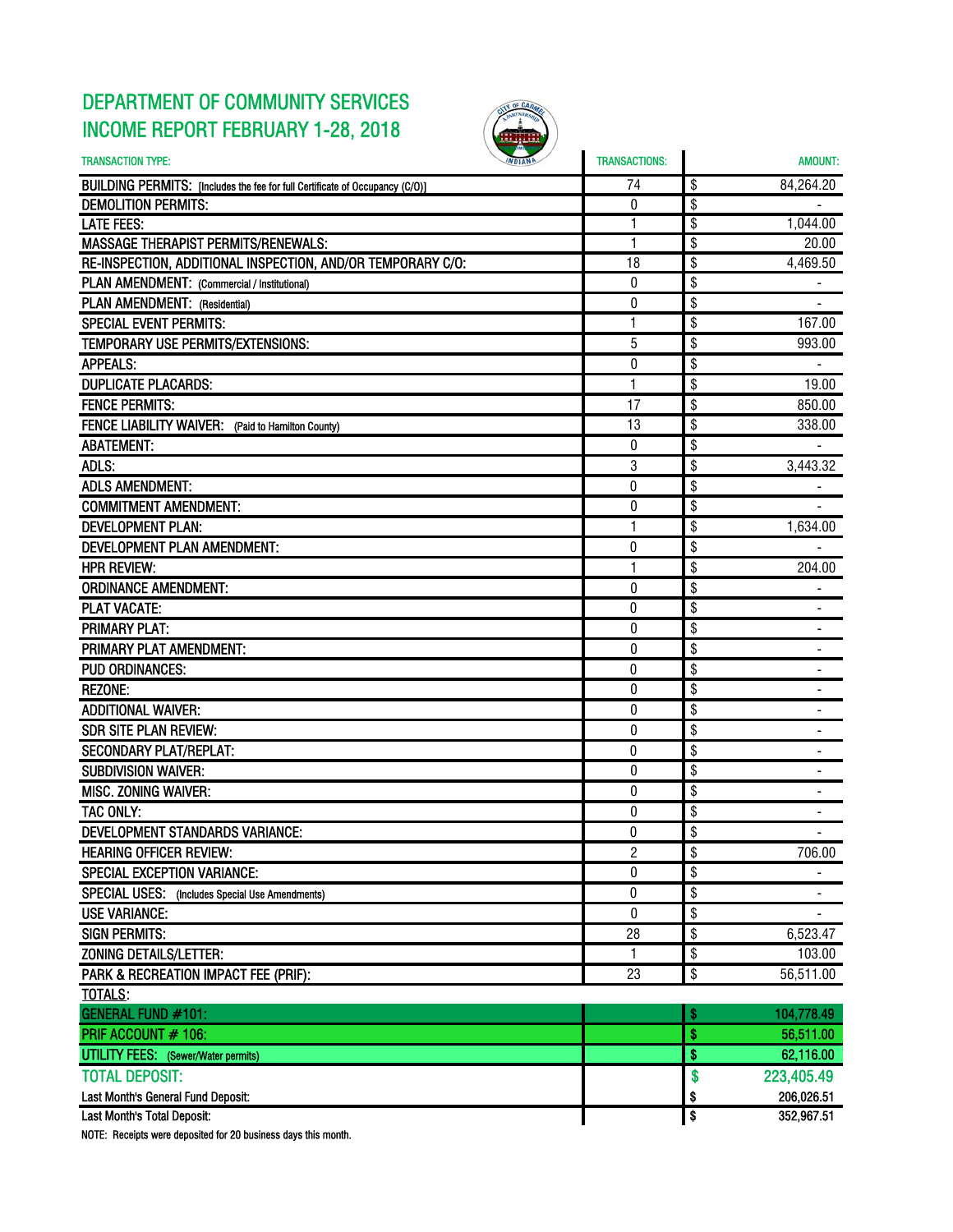### **City of Carmel Monthly Permits Issued Page 1**

|  |  | Date: 3/1/2018 |  |
|--|--|----------------|--|
|--|--|----------------|--|

| <b>Issue</b><br>Date | Status | Permit<br><b>NO</b> | Subdiv Name                    | <b>Property Address</b>               | Permit Type Description            | Estimated<br>Cost of<br>Construction | Sq Ft            | <b>Contractor Name</b>                       | <b>Contractor Address</b>          | Cont.City           | Cont<br>State | Cont.<br>Zip | Cont.Phone     | Propety Owner (as listed<br>per applicant)           | Owner Adrs                      | Owner City          | Owner<br><b>State</b> | Owner<br>Zip |
|----------------------|--------|---------------------|--------------------------------|---------------------------------------|------------------------------------|--------------------------------------|------------------|----------------------------------------------|------------------------------------|---------------------|---------------|--------------|----------------|------------------------------------------------------|---------------------------------|---------------------|-----------------------|--------------|
| 02/01/18             |        | 801010              | VILLAGE OF WESTCLAY            | 1773 BEAUFAIN ST                      | RESIDENTIAL SINGLE FAMILY DWELLING | \$1,000,000                          | 10.721           | <b>D B KLAIN CONSTRUCTION, LLC</b>           | 159 GLEBE ST #200                  | CARMEI              |               | 46032        | 317) 846-9992  | SCHER, MATTHEW & SARA LYNN                           | 13211 CARMICHAEL LANE           | CARMEI              |                       | 46032        |
|                      |        | 8010116             | OVERLOOK AT THE LEGACY         | 7229 DELMONT DR                       | RESIDENTIAL SINGLE FAMILY DWELLING | \$428,000                            | 5.415            | VEDGEWOOD BUILDING CO., LLC                  | 1ST ST NE                          | ARMEL               |               | 46032        | 317) 669-6315  | VEDGEWOOD BUILDING CO., LLC                          | 32 1ST ST NE                    | CARMEL              |                       | 46032        |
|                      |        | 18010117            | JACKSON'S GRANT ON WILLIAMS CR | 12327 JACKSONS GRANT BLVD             | RESIDENTIAL SINGLE FAMILY DWELLING | \$597,088                            | 5,893            | DAVID WEEKLEY HOMES                          | 310 NORTH MERIDIAN STREET, STE 100 | <b>INDIANAPOLIS</b> |               | 46260        | 317) 669-8500  | AVID WEEKLEY HOMES                                   | 9310 NORTH MERIDIAN STREET, STE | <b>INDIANAPOLIS</b> |                       | 46260        |
|                      |        | 8010119             | JACKSON'S GRANT ON WILLIAMS CR | 2264 AMS RUN                          | RESIDENTIAL SINGLE FAMILY DWELLING | \$653,738                            | 6617             | <b>DAVID WEEKLEY HOMES</b>                   | 310 NORTH MERIDIAN STREET, STE 100 | NDIANAPOLIS         |               | 46260        | 317) 669-8500  | AVID WEEKLEY HOMES                                   | 310 NORTH MERIDIAN STREET, STE  | INDIANAPOLIS        |                       | 46260        |
|                      |        | 8010124             |                                | 005 E 106 ST                          | RESIDENTIAL REMODEL                | \$250,000                            | 000.1            | CC DEVELOPMENT CORP                          | 3590-B NORTH MERIDIAN #100         | ARMEI               |               | 16032        | 317) 846-5800  | MITH. NATHAN                                         | 1005 E 106TH ST                 | INDIANAPOLIS        |                       | 46280        |
| 02/02/18             |        | 8010093             |                                | 2525 W 141 ST - CELL TOWER            | COMMERCIAL CELL TOWER              | \$10,000                             |                  | <b>T-MOBILE</b>                              | <b>215 MORENCI TRAIL</b>           | INDIANAPOLIS        |               | 46268        | (317) 347-7084 | MERICAN TOWER                                        | 8805 FREEPORT PKWY #135         | <b>IRVING</b>       |                       | 75063        |
|                      |        | 8010106             | <b>WINDEMERE</b>               | 10431 HIGH GROVE DR                   | PORCH AND DECK ADDITION            | \$165,000                            | 764              | CASE DESIGN/REMODELING                       | 9 E CARMEL DR., STE 100            | <b>ARMEL</b>        |               | 46032        | 317) 846-2600  | <b>IORRIS, KENTON &amp; JENNIFER</b>                 | 10431 HIGH GROVE DR             | CARMEL              |                       | 46032        |
|                      |        | 8010123             | C W WIFDI FR'S                 | 531 1ST AVE NE                        | RESIDENTIAL SINGLE FAMILY DWELLING | \$475,000                            | 4617             | *OLD TOWN DESIGN                             | 132 S RANGELINE RD STE 200         | ARMEI               |               | 46032        | 317) 626-8486  | ANTRELL, AMY & DEREK                                 | 8870 DELANEY DR                 | <b>ISHERS</b>       |                       | 46038        |
| 02/05/18             |        | 706020              | <b>WOODFIELD</b>               | 5364 N WOODFIELD DR                   | FENCE PERMIT/INSPECTION            | \$0                                  |                  | AMERIFENCE                                   | 340 HULL STREET                    | <b>INDIANAPOL</b>   |               | 46226        |                | <b>COTT ADAMS</b>                                    | 5364 WOODFIELD DR NORTH         | CARMEI              |                       | 46033        |
|                      |        | 8010077             | SHADOW WOOD                    | 14503 CARLOW RUN                      | TEMPORARY USE MODEL HOME           | S <sub>0</sub>                       | $\Omega$         | *PULTE HOMES OF INDIANA                      | 1590 N MERIDIAN ST #530            | CARMEL              |               | 46032        | 317) 575-2350  | ULTE HOMES                                           | 11590 MERIDIAN ST N #530        | CARMEL              |                       | 46032        |
|                      |        | 8010099             |                                | 4036 KNIGHTSTOWN DR E                 | RESIDENTIAL REMODEL                | \$13,000                             | 919              | <b>GRANDE &amp; GRANDE</b>                   | 125 PROSPECT ST.                   | <b>INDIANAPOLIS</b> |               | 46203        | 317) 523-1117  | <b>IAGALLANES, JAVIEN</b>                            | 14036 KNIGHTSTOWN DR E          | CARMEL              |                       | 46033        |
|                      |        | 8010125             | SAMUEL CAREY'S ADDITION        | 241 S RANGE LINE RD                   | RESIDENTIAL REMODEL                | \$55,000                             | 196              | RAYMOND, MARK AND JANET                      | 41 S RANGELINE RD.                 | ARMEI               |               | 46032        |                | AYMOND, MARK AND JANET                               | 241 S RANGELINE RD              | <b>ARMEL</b>        |                       | 46032        |
|                      |        | 8010128             | ACKSON'S GRANT ON WILLIAMS CR  | 12180 AMS RUN                         | RESIDENTIAL SINGLE FAMILY DWELLING | \$624,958                            | 6.049            | <b>DAVID WEEKLEY HOMES</b>                   | 310 NORTH MERIDIAN STREET, STE 100 | <b>NDIANAPOLIS</b>  |               | 46260        | 317) 669-8500  | DAVID WEEKLEY HOMES                                  | 9310 NORTH MERIDIAN STREET, STE | <b>INDIANAPOLIS</b> |                       | 46260        |
|                      |        | 18010131            |                                | 11711 N MERIDIAN ST                   | COMMERCIAL TENANT FINISH           | \$185,615                            | 6.214            | CAPITOL CONSTRUCTION                         | 1051 VILLAGE SOUARE LANE           | <b>ISHERS</b>       |               | 46038        |                | ELLER CARMEL LLC                                     | 11711 MERIDIAN ST N #120        | CARMEL              |                       | 46032        |
|                      |        | 8020010             |                                | 14128 CLAY TERRACE BLVD               | ELECTRICAL PERMIT/INSPECTION       | sn                                   | $\sqrt{2}$       | PBM WIRELESS                                 | 620 DEVELOPERS RD                  | <b>INDIANAPOLIS</b> |               | 46227        | (317) 755-1462 | I AY TERRACE                                         | 14390 CLAY TERRACE BLVD         | CARMEL              |                       | 46032        |
|                      |        | 8020011             |                                | 117 W 146 ST                          | ELECTRICAL PERMIT/INSPECTION       | \$0                                  | $\Omega$         | <b>BM WIRELESS</b>                           | 620 DEVELOPERS RD                  | <b>INDIANAPOLIS</b> |               | 46227        | 317) 755-1462  | <b>NUTH PROPERTY GROUP</b>                           | 9777 COLLEGE AVE N              | <b>INDIANAPOLIS</b> |                       | 46280        |
|                      |        | 3020012             | <b>BROOKSHIRE LAKES</b>        | 13155 DERBYSHIRE CT                   | FENCE PERMIT/INSPECTION            | \$0                                  |                  | SANDRA HAUGO                                 | 3155 DERBYSHIRE COUR"              | <b>CARME</b>        |               | 46033        |                | ANDRA HAUGO                                          | 13155 DERBYSHIRE COURT          | CARMEL              |                       | 46033        |
| 02/06/18             |        | 7090156             | <b>WILSON'S VILLAGE</b>        | 51 WILSON DR                          | FENCE PERMIT/INSPECTION            | SO.                                  | $\Omega$         | BULLSEYE FENCE DESIGN INC.                   | O BOX 941                          | <b>NOBLESVILLE</b>  |               | 46061-0941   | (317) 774-0197 | <b>ICHARD DOYING &amp; HOLLY HOSPEL</b>              | 51 WILSON DR                    | CARMEL              |                       | 46032        |
|                      |        | 8010078             | <b>CASS ESTATES</b>            | 11480 MONTOYA DR                      | RESIDENTIAL REMODEL                | \$19,000                             | 1,500            | <b>EDDINGFIELD, THOMAS R</b>                 | 000 SYCAMORE RD                    | <b>INDIANAPOLIS</b> |               | 46240        | 317) 257-0738  | ANKA, PRASAD                                         | 1480 MONTOYA DR                 | ZIONSVILLE          |                       | 46077        |
|                      |        | 8010109             |                                | 0585 N MERIDIAN ST #280               | COMMERCIAL TENANT FINISH           | \$120,000                            | 3.271            | <b>ACCELL CONSTRUCTION MANAC</b>             | 5538 W RAYMOND ST                  | NDIANAPOLIS         |               | 46241        | 317) 991-3544  | ASTIAN SOLUTIONS                                     | 10585 N MERIDIAN ST             | INDIANAPOLIS        |                       | 46290        |
|                      |        | 801013              | CARMEL SCIENCE AND TECHNOLOGY  | 701 CITY CENTER DR 2ND FLOOR          | COMMERCIAL TENANT FINISH           | \$675,000                            | 17,380           | CAPITOL CONSTRUCTION                         | 1051 VILLAGE SQUARE LN             | <b>ISHERS</b>       |               | 46038        | 317) 574-5488  | IDWEST INDEPENDENT TRANSMISSIO P.O. BOX 4202         |                                 | CARMEL              |                       | 46082-4      |
| 02/07/18             |        | 8010061             | RIDGE AT THE LEGACY. THE       | 4525 ARNETT DR                        | RESIDENTIAL SINGLE FAMILY DWELLING | \$278,397                            | 5618             | <b>"CAI ATI ANTIC HOMES</b>                  | 025 NORTH RIVER RD, SUITE 100      | INDIANAPOLIS        |               | 46240        | 317) 846-2783  | ALATI ANTIC                                          | 9025 N RIVER RD                 | INDIANAPOLIS        |                       | 46240        |
|                      |        | 8010073             | <b>ASHMOOR</b>                 | 3471 YANCEY PL                        | RESIDENTIAL SINGLE FAMILY DWELLING | \$364,197                            | 8.220            | *CALATLANTIC HOMES                           | 025 NORTH RIVER RD, SUITE 100      | <b>INDIANAPOLIS</b> |               | 46240        | 317) 846-2783  | CALATLANTIC HOMES                                    | 9025 NORTH RIVER RD, SUITE 100  | <b>INDIANAPOLIS</b> |                       | 46240        |
|                      |        | 8010129             | <b>ASHMOOR</b>                 | 3531 MOORLAND LN                      | RESIDENTIAL SINGLE FAMILY DWELLING | \$576,995                            | 6.951            | <b>"CAI ATI ANTIC HOMES</b>                  | 025 NORTH RIVER RD, SUITE 100      | NDIANAPOLIS         |               | 46240        | 317) 846-2783  | CALATLANTIC HOMES                                    | 9025 NORTH RIVER RD, SUITE 100  | <b>INDIANAPOLIS</b> |                       | 46240        |
|                      |        | 802003              | <b>DELAWARE TRACE</b>          | 5309 GRAY EAGLE CT                    | ELECTRICAL PERMIT/INSPECTION       | \$0                                  | $\Omega$         | <b>MISTER SPARKY</b>                         | 5561 W. 74TH ST                    | <b>INDIANAPOLIS</b> |               | 46268        | 317) 874-8748  | RANCZEK, MIKE                                        | 5309 GRAY EAGLE CT              | CARMEL              |                       | 46033        |
| 02/08/18             |        | 8010075             |                                | WORK DONE IN CLIENTS                  | MASSAGE THERAPIST PERMIT           | S <sub>0</sub>                       | $\Omega$         | COMBS, RENEE                                 | 2428 BAYHILL DR                    | CARMEL              |               | 46033        |                | ELF OWNED BUSINESS                                   | WORK DONE IN CLIENTS HOMES      | CARMEL              |                       |              |
|                      |        | 8010132             |                                | 14570 RIVER RD #100, #105 & #110      | COMMERCIAL TENANT FINISH           | \$112,000                            | 4.328            | C & L MANAGEMENT. INC                        | <b>B25 S EAST ST</b>               | <b>INDIANAPOLIS</b> |               | 46227        | 317) 783-0894  | LC REALTY LLC                                        | <b>8825 SOUTH EAST ST</b>       | <b>INDIANAPOLIS</b> |                       | 46277        |
|                      |        | 8010133             | <b>HERITAGE AT SPRING MIL</b>  | 11228 HERITAGE VIEW LANE              | RESIDENTIAL SINGLE FAMILY DWELLING | \$516,000                            | 5.832            | *PULTE HOMES OF INDIANA                      | 1590 N MERIDIAN ST #530            | <b>ARMEL</b>        |               | 46032        | 317) 575-2350  | PULTE HOMES OF INDIANA                               | 11590 N MERIDIAN ST #530        | <b>CARMEL</b>       |                       | 46032        |
|                      |        | 8020021             | <b>VILLAGE OF WESTCLAY</b>     | 2599 BUCKLAND ST                      | FENCE PERMIT/INSPECTION            | \$0                                  |                  | BULLSEYE FENCE DESIGN INC                    | O BOX 941                          | <b>VOBLESVILLE</b>  |               | 16061-094    | 317) 774-0197  | <b>REG &amp; LAKEN POTTORFF</b>                      | 2599 BUCKLAND ST                | CARMEI              |                       | 46032        |
|                      |        | 8020042             | <b>CARMEL VILLAGE</b>          | 501 MELARK DR                         | ELECTRICAL PERMIT/INSPECTION       | \$0                                  | $\Omega$         | RICKEL ELECTRIC                              | 23 HICKORY DR                      | CARMEL              |               | 46032        |                | MET. WINNIE SUE                                      | 236 BEXHILL DR                  | CARMEL              |                       | 46032        |
|                      |        | 3020043             | PONDS WEST                     | 14381 WHISPER WIND DR                 | ELECTRICAL PERMIT/INSPECTION       | \$0                                  | $\Omega$         | <b>MISTER SPARKY</b>                         | 5561 W. 74TH ST                    | <b>INDIANAPOLIS</b> |               | 46268        | 317) 874-8748  | ILL, EDWARD                                          | 14381 WHISPER WIND DR           | <b>CARMEI</b>       |                       | 46032        |
| 02/09/18             |        | 8010096             | WATERFRONT OF WEST CLAY        | 11775 WEST ROAD                       | RESIDENTIAL SINGLE FAMILY DWELLING | \$263,450                            | 4,790            | PAUL SHOOPMAN                                | 2080 ARNEY RUN DR                  | <b>ZIONSVILLE</b>   |               | 46077        |                | HOOPMAN, PAUL & SHELLEY                              | 11731 COLD CREEK CT             | ZIONSVILLE          |                       | 46077        |
|                      |        | 801012              | <b>BROOKS BEND</b>             | 2908 VININGS DR                       | FENCE PERMIT/INSPECTION            | \$0                                  |                  | DRAPER CONSTRUCTION                          | 113 PEBBLE BEACH DF                | CARMEI              |               | 46032        |                | <b>VESLEY MARTIN &amp; NEGAR GARIZI</b>              | 15558 DECLARATION DR            | WESTFIELD           |                       | 46074        |
|                      |        | 3010138             | <b>COLLEGE HEIGHTS</b>         | 420 VISTA DR                          | RESIDENTIAL REMODEL                | \$60,000                             | 560              | <b>FRVICE MASTER BY CROSSRC</b>              | 0625 DEME DR ST F                  | INDIANAPOLIS        |               | 46236        | (317) 286-2999 | ARRIS, CHARLOTTE                                     | 420 VISTA DR                    | <b>INDIANAPOLIS</b> |                       | 46280        |
| 02/12/18             |        | 3020002             | TOWNE OAK ESTATES AT CARMEL    | 2254 STEFFEE DR                       | RESIDENTIAL SWIMMING POOL          | \$62,000                             | 1,400            | POOLS OF FUN                                 | <b>391 CLARK CREEK ROAD</b>        | PLAINFIELD          |               | 46168        | 317) 839-3311  | HAH, NINAD                                           | 2254 STEFFEE DR                 | CARMEL              |                       | 46032        |
|                      |        | 3020008             | WILLIAMSON RUN                 | 0323 POWER DR                         | RESIDENTIAL REMODEL                | \$34,000                             | 130 <sub>1</sub> | ADVANCED HOME SERVICES                       | O BOX 20104                        | INDIANAPOLIS        |               | 46220        |                | <b>IAKE JAMES</b>                                    | 10323 POWER DR                  | ARMFI               |                       | 46033        |
|                      |        | 802000              | THE GROVE AT THE LEGACY        | 14241 ANTIQUITY DR                    | RESIDENTIAL SINGLE FAMILY DWELLING | \$328,548                            | 3,020            | *PYATT BUILDERS                              | 68 W CARMEL DR                     | CARMEL              |               | 46033        | (317) 937-9223 | M DEVELOPMENT HOLDINGS                               | 168 W CARMEL DR                 | CARMEL              |                       | 46032        |
|                      |        | 8020056             | THISTI FWOOD                   | 13702 E THISTLEWOOD DR                | ELECTRICAL PERMIT/INSPECTION       | \$0                                  | $\sqrt{2}$       | ASHPAUGH ELECTRIC, INC                       | 7902 N US 31, STE 5                | WESTFIELD           |               | 46074        | 317) 896-2605  | BBOTT, MARGARET                                      | 13702 THISTLEWOOD DR E          | CARMEI              |                       |              |
|                      |        | 8020057             | <b>ASHBURY PARK</b>            | 0 W 136TH ST                          | FENCE PERMIT/INSPECTION            | \$0                                  | $\Omega$         | DUKE FENCE COMPANY INC                       | O BOX 805                          | <b>INDIANAPOLIS</b> |               | 46206        |                | SHBURY PARK HOMEOWNERS ASSOC 212 10TH ST W STE B-300 |                                 | <b>INDIANAPOLIS</b> |                       | 46202        |
|                      |        | 8020059             | JACKSON'S GRANT ON WILLIAMS CR | 512 STABLESIDE LN                     | <b>ENCE PERMIT/INSPECTION</b>      | \$0                                  | $\Omega$         | BULLSEYE FENCE DESIGN INC.                   | O BOX 941                          | NOBLESVILLE         |               | 46061-0941   | 317) 774-0197  | ASS, JORAN & ZAINAB                                  | 430 N PARK AVE                  | <b>INDIANAPOLIS</b> |                       | 46202        |
| 02/13/18             |        | 8010024             |                                | 111 CONGRESSIONAL BLVD - SPECIAL EVEI | TEMPORARY USE SPECIAL EVENT        | \$0                                  |                  | <b>CLASSIC RENTAL</b>                        | 333 E 86TH ST                      | <b>INDIANAPOLIS</b> |               | 46240        | 317) 253-0586  | & J LAND HOLDINGS LLC                                | 313 CARMEL DR I                 | CARMEI              |                       | 46032        |
|                      |        | 8010111             | PARKWOOD CROSSING              | 510 96TH ST E 2ND FLOOR               | COMMERCIAL TENANT FINISH           | \$1,200,000                          | 15,972           | MID AMERICA CONTRACTING                      | 07 N MAIN ST #3A                   | COLUMBIA            |               | 62236        |                | TRATEGIC CAPITAL PARTNERS                            | 280 E 96TH ST #160              | <b>INDIANAPOLIS</b> |                       | 46240        |
|                      |        | 8010137             | HERITAGE AT SPRING MILL        | 405 HERITAGE TERRACE LANE             | RESIDENTIAL SINGLE FAMILY DWELLING | \$562,000                            | 5.868            | *PULTE HOMES OF INDIANA                      | 1590 N MERIDIAN ST #530            | CARMEL              |               | 46032        | 317) 575-2350  | PULTE HOMES OF INDIANA                               | 11590 N MERIDIAN ST #530        | CARMEL              |                       | 46032        |
|                      |        | 8020020             | HOLADAY HILLS AND DALES        | 10020 CHESTER DR                      | RESIDENTIAL REMODEL                | \$50,000                             | 1.700            | WANI ASS. SFTH & AMANDA                      | 0020 CHESTER DR                    | CARMEL              |               | 46032        |                | VANLASS, SETH & AMANDA                               | 10020 CHESTER DR                | CARMEI              |                       | 46032        |
| 02/14/18             |        | 3020062             | WALTER'S ROLLING ACRES         | 20 CIRCLE DR                          | <b>RESIDENTIAL REMODEL</b>         | \$65,000                             | 2.784            | KEELE, MICHAEL                               | CIRCLE DR                          | ARMEI               |               | 16032        |                | EELE, MICHAEL                                        | 20 CIRCLE DR                    | <b>CARMEI</b>       |                       | 46032        |
|                      |        | 302006              | <b>FDEN FOREST</b>             | 11909 FOREST DR                       | FLECTRICAL PERMIT/INSPECTION       | sn.                                  | $\sqrt{2}$       | <b>MISTER SPARKY</b>                         | 5561 W. 74TH ST                    | INDIANAPOLI         |               | 46268        | 317) 874-8748  | UNNINGHAM, ANDREW                                    | 11909 FOREST DR                 | CARMEI              |                       | 46033        |
| 02/15/18             |        | 3020019             | THE SANCTUARY AT 116TH STREET  | 4418 EAGLERIDGE LN                    | RESIDENTIAL SINGLE FAMILY DWELLING | \$385,000                            | 5,501            | *RYAN HOMES INC                              | 3425 WOODFIELD CROSSING STE 310W   | <b>INDIANAPOLIS</b> |               | 46240        | 317) 819-2623  | YAN HOMES                                            | 8425 WOODFIELD CROSSING BLVD    | <b>INDIANAPOLIS</b> |                       | 46240        |
|                      |        | 8020023             | MORGANS CREEK SURDIVISION      | 4844 MORGANS CREEK CT                 | RESIDENTIAL SINGLE FAMILY DWELLING | \$470,000                            | 7.433            | CORONADO CUSTOM HOMES                        | PO BOX 209                         | <b>NESTFIELD</b>    |               | 46074        | 317) 557-3004  | ORONADO CUSTOM HOMES                                 | PO BOX 209                      | <b>NESTFIELD</b>    |                       | 46074        |
|                      |        | 302002              | <b>GRADLE INDUSTRIAL PARK</b>  | 486 GRADLE DR                         | <b>GROUND SIGN PERMANENT</b>       | \$0                                  | 32               | YE4 GROUP                                    | 621 BASH ST                        | INDIANAPOLI         |               | 46256        | 317) 402-8200  | AMILTON FINANCE, LLC                                 | 14074 TRADE CENTER DR #124      | <b>FISHERS</b>      |                       | 46038        |
|                      |        | 8020033             | 26 NEWARK                      | 1035 OSWEGO RD                        | RESIDENTIAL SINGLE FAMILY DWELLING | \$400,000                            | 888.5            | <b>SIGMA BUILDERS</b>                        | 4630 LISBORN DRIVE                 | CARMEL              |               | 46032        |                | <b>IGMA BUILDERS</b>                                 | 4630 LISBORN DRIVE              | CARMEL              |                       | 46032        |
|                      |        |                     |                                | -105<br><b>Total Permits:</b>         |                                    |                                      |                  | <b>Total Estimated Cost of Construction:</b> | \$18,619,315.00                    |                     |               |              | Total Sq.Ft.:  | 271.811                                              |                                 |                     |                       |              |

**Status(Stat Column) codes mean: O=Open/incomplete; C=Closed/completed (includes completed permits where C/O's are not issued-like demolition or separate electrical permits); E=Expired-project may or may not have been completed, but no inspections have been scheduled. V=VOID-Permit voided.**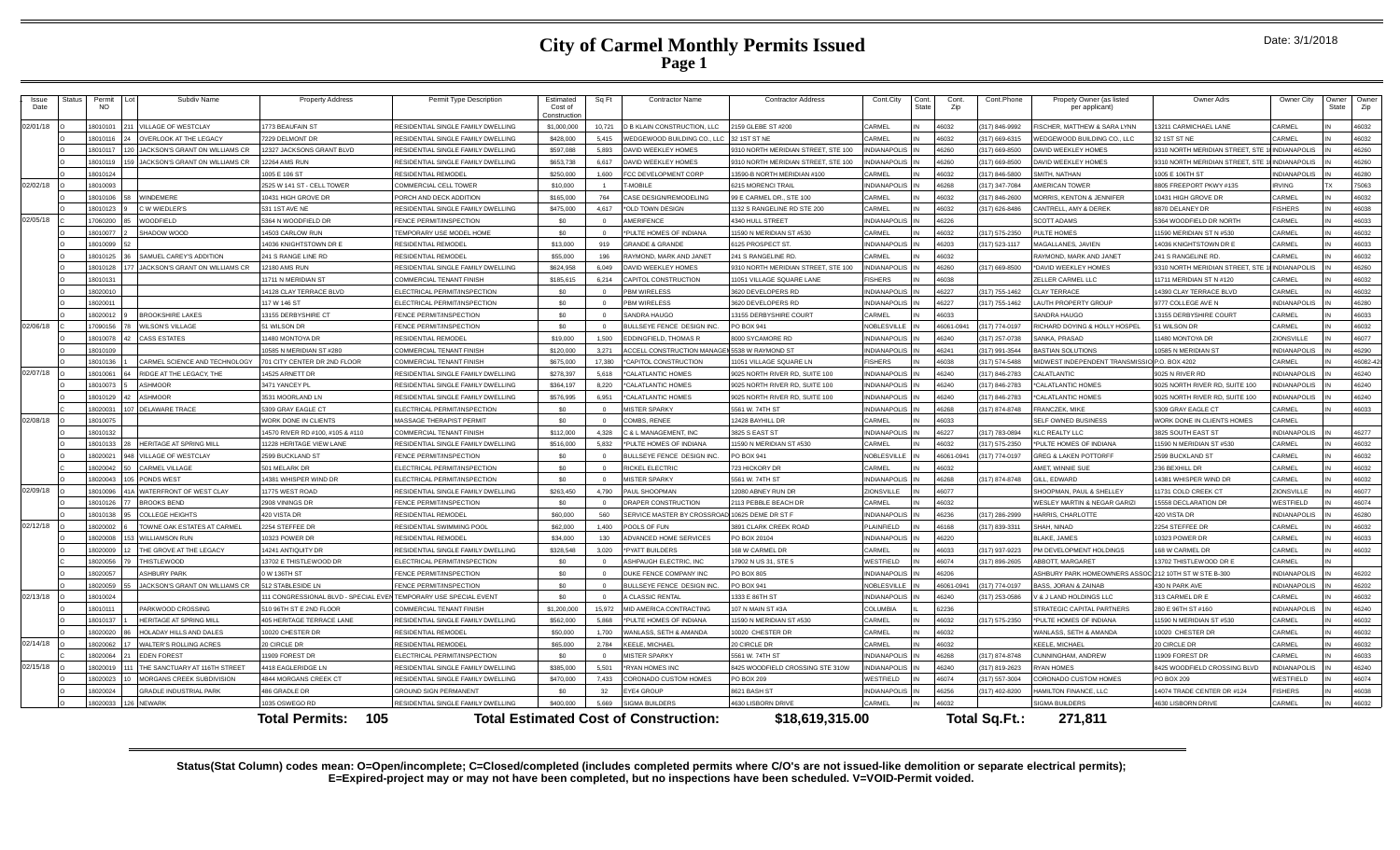### **City of Carmel Monthly Permits Issued Page 2**

| Date: 3/1/2018 |  |  |  |
|----------------|--|--|--|
|----------------|--|--|--|

| <b>Issue</b><br>Date | <b>Status</b> | Permit<br><b>NO</b> | Subdiv Name                                          | <b>Property Address</b>            | Permit Type Description                                 | Estimated<br>Cost of<br>Constructio | Sq Ft    | <b>Contractor Name</b>                                | <b>Contractor Address</b>             | Cont.City                        | Cont.<br><b>State</b> | Cont<br>Zip         | Cont.Phone                     | Propety Owner (as listed<br>per applicant)          | Owner Adrs                            | Owner City             | <b>Owner</b><br>State | Owner<br>Zip   |
|----------------------|---------------|---------------------|------------------------------------------------------|------------------------------------|---------------------------------------------------------|-------------------------------------|----------|-------------------------------------------------------|---------------------------------------|----------------------------------|-----------------------|---------------------|--------------------------------|-----------------------------------------------------|---------------------------------------|------------------------|-----------------------|----------------|
| 02/15/18             |               | 8020039             | THE GROVE AT THE LEGACY                              | 7209 ANTIQUITY DR                  | RESIDENTIAL SINGLE FAMILY DWELLING                      | \$378,420                           | 3,361    | *PYATT BUILDERS                                       | 68 W CARMEL DR                        | CARMEI                           |                       | cenan               | 317) 937-9223                  | PM DEVELOPMENT HOLDINGS                             | 168 W CARMEL DR                       | CARMEL                 |                       | 46032          |
|                      |               | 8020040             | THE GROVE AT THE LEGACY                              | 7211 ANTIQUITY DR                  | RESIDENTIAL SINGLE FAMILY DWELLING                      | \$359,980                           | 2.597    | PYATT BUILDERS                                        | 68 W CARMEL DR                        | <b>CARMEL</b>                    |                       | 46033               | 317) 937-9223                  | M DEVELOPMENT HOLDINGS                              | <b>168 W CARMEL DR</b>                | CARMEL                 |                       | 46032          |
|                      |               | 8020065             |                                                      | ACKSONS GRANT STREET LIGHTING      | FLECTRICAL PERMIT/INSPECTION                            | \$0                                 |          | UMINAIRE SERVICE                                      | <b>828 N WEBSTER AVE</b>              | INDIANAPOLI                      |                       | 46219               | 317) 808-7010                  | REPUBLIC DEVELOPMENT                                | 13578 E MAIN ST                       | <b>FISHERS</b>         |                       | 46038          |
| 02/16/18             |               | 8020038             | THE PRESERVE AT BEAR CREEK                           | <b>443 EVERGREEN TR</b>            | RESIDENTIAL SINGLE FAMILY DWELLING                      | \$571,000                           | 7.365    | PULTE HOMES OF INDIANA                                | 1590 N MERIDIAN ST #530               | <b>CARMEL</b>                    |                       | 46032               | 317) 575-2350                  | ULTE HOMES                                          | 11590 MERIDIAN ST N #530              | CARMEI                 |                       | 46032          |
|                      |               | 802005              | <b>TALLYN'S RIDGE</b>                                | 4363 TRAHAN DRIVE                  | RESIDENTIAL SINGLE FAMILY DWELLING                      | \$265,000                           | 6.631    | <b>FISCHER HOMES</b>                                  | 602 E. 75TH ST STE 400                | <b>INDIANAPOL</b>                |                       | 46250               | 17) 348-2500                   | <b>SCHER HOMES</b>                                  | 3940 OLYMPIC BLVD                     | ERLANGER               |                       | 41018          |
|                      |               | 8020067             | SUN MUNDY ONE TWO THREE                              | 0679 N MICHIGAN RD                 | FEMPORARY LISE SALES OFFICE                             | sn.                                 |          | (ROGER LIMITED PARTNERSHIP)                           | 960 CASTI FWAY WEST DR                | INDIANAPOLI                      |                       | 46250               | 17) 579-8699                   | <b>AR REIT</b>                                      | 3625 DUFFERIN ST                      | <b>FORONTO</b>         | <b>ON</b>             | <b>M3K1N4</b>  |
| 02/19/18             |               | 7110009             |                                                      | <b>22 S RANGE LINE RD SUITE F</b>  | <b>ROOF SIGN PERMANENT</b>                              | \$0                                 | 31       | <b>MEDIA FACTORY</b>                                  | <b>181 GRADLE DR</b>                  | <b>CARMEL</b>                    |                       | 46032               | 317) 844-3539                  | AWHEAD, JESS                                        | <b>322 S RANGE LINE RD</b>            | <b>ARMEL</b>           |                       | 46032          |
|                      |               | 8010135             | WOODS AT SHELBORNE. THE                              | 323 SHELBORNE WOODS PKWY           | RESIDENTIAL DECK ADDITION                               | \$114,276                           | 555      | RIMELINE OUTDOOR LIVING                               | 998 CENTERPOINT DR STE 750            | <b>INDIANAPOLIS</b>              |                       | 46256               | 317) 443-6514                  | YKES, BRIAN & SMETANA, BRANDON                      | 3323 SHELBORNE WOODS PKWY             | CARMEL                 |                       | 46032          |
|                      |               | 802000              |                                                      | 11711 N MERIDIAN ST #170           | COMMERCIAL TENANT FINISH                                | \$14,162                            | 2.019    | *CAPITOL CONSTRUCTION                                 | 1051 VILLAGE SOUARE LN                | <b>FISHERS</b>                   |                       | 46038               | 17) 574-5488                   | <b>ILITUAL RANK</b>                                 | 110 CHARLES ST. E                     | <b>MUNCIF</b>          |                       | 47305          |
|                      |               | 8020006             |                                                      | 540 1ST AVE NE                     | RESIDENTIAL SINGLE FAMILY DWELLING                      | \$594,000                           | 7.371    | <b>HOMES BY MCKENZIE</b>                              | <b>4631 LISBORN DR</b>                | CARMEL                           |                       | 26033               | 317) 574-7616                  | <b>IEUNIER, JEFFREY &amp; ANN</b>                   | 913 COPPERWOOD DR                     | CARMEL                 |                       | 46033          |
|                      |               | 8020066             | VILLAGE OF WESTCLAY                                  | 3125 BROAD ST                      | RESIDENTIAL SINGLE FAMILY DWELLING                      | \$1,000,000                         | 10,702   | WEIPER, REX                                           | 14026 POINTVIEW DR                    | CARMEL                           |                       | 46032               | 317) 710-2600                  | <b>DELUMPA, VINCENT &amp; AMY</b>                   | 14705 VICTORY CT                      | CARMEL                 |                       | 46032          |
| 02/20/18             |               | 7080108             | <b>SUTTON PLACE</b>                                  | 478 SUTTON PLACE DR S              | <b>ENCE PERMIT/INSPECTION</b>                           | S <sub>0</sub>                      | $\Omega$ | <b>MERIFENCE</b>                                      | <b>1340 HULL STREET</b>               | <b>INDIANAPOLI</b>               |                       | 46226               |                                | MY & ETHAN BROWN                                    | 2478 SUTTON PLACE DRIVE SOUTH         | CARMEI                 |                       | 46032          |
|                      |               | 708022              | THISTLEWOOD                                          | 320 THISTLEWOOD CT                 | <b>ENCE PERMIT/INSPECTION</b>                           | sn                                  |          | <b>ENCE EXPRESS</b>                                   | 4214 CALMING WATERS                   | <b>ISHERS</b>                    |                       | 46037               |                                | PATTY LEECH                                         | 1320 THISTLEWOOD CT                   | ARMF:                  |                       | 46032          |
|                      |               | 7100145             | <b>LOST OAKS AT HAVERSTICK</b>                       | 3909 RIVER BIRCH WAY               | FENCE PERMIT/INSPECTION                                 | \$0                                 |          | <b>COTT COYLE</b>                                     | 120 N 5TH AVE                         | <b>BEECH GROV</b>                |                       | 46107               |                                | ED & LISA FILLER                                    | 13909 RIVER BIRCH WAY                 | <b>CARMEI</b>          |                       | 46033          |
|                      |               | 18010088            | VILLAGE OF WESTCLAY                                  | 791 BI YTHE ST                     | RESIDENTIAL SWIMMING POOL                               | \$40,000                            | 780      | <b>B &amp; B POOLS</b>                                | <b>300 ELM ST</b>                     | GREENWOOD                        |                       | 46142               | 317) 714-3481                  | KOLODZIEJ, ERIC                                     | 1791 BI YTHE ST                       | <b>ARMEL</b>           |                       | 46032          |
|                      |               | 8020005             |                                                      | 119 KEYSTONE WAY                   | COMMERCIAL TENANT FINISH                                | \$200,000                           | 12.000   | ALLAM, SANDEEP                                        | <b>9449 PRIORITY WAY WEST DR #110</b> | <b>INDIANAPOLIS</b>              |                       | 46240               | 317) 456-7853                  | LLAM, SANDEEP                                       | 9449 PRIORITY WAY WEST DR #110        | <b>INDIANAPOLIS</b>    |                       | 46240          |
|                      |               | 802002              | SADDLE CREEK                                         | 3721 ROYAL SADDLE DR               | RESIDENTIAI REMODE                                      | \$35,000                            | 1.200    | PREFERRED CUSTOM REMODELIN                            | 16691 MEADOW WOOD DR                  | NOBI ESVILLE                     |                       | 46062               | 17) 362-5533                   | <b>PERDUN, WALTER D &amp; JENNIFER N</b>            | 13721 ROYAL SADDLE DR                 | <b>CARMEI</b>          |                       | 46032          |
|                      |               | enong               | WALTER'S ROLLING ACRES                               | 4 CIRCLE DR                        | FENCE PERMIT/INSPECTION                                 | \$0                                 | $\Omega$ | <b>KAY ELWARTOWSKI</b>                                | 4 CIRCLE DR                           | <b>CARMEL</b>                    |                       | 46032               |                                | <b>IONESTO, ARMANDO</b>                             | 4 CIRCLE DR                           | <b>ARMEL</b>           |                       | 46032          |
| 02/21/18             |               | 7060255             | WOODS AT SHELBORNE. THE                              | 338 SHELBORNE WOODS PKWY           | FENCE PERMIT/INSPECTION                                 | \$0                                 | $\Omega$ | BULLSEYE FENCE DESIGN INC                             | O BOX 941                             | NOBLESVILLE                      |                       | 46061-0941          | 317) 774-0197                  | AN SPECCHIO                                         | 3338 SHELBORNE WOODS PKWY             | CARMEL                 |                       | 46032          |
|                      |               | 7090067             | <b>VILLAGE OF WESTCLAY</b>                           | 3227 FROGMORE ST                   | <b>FRICE PERMIT/INSPECTION</b>                          | \$0                                 | $\Omega$ | <b>AFFORDABLE FENCE BUILDERS</b>                      | 023 E 26TH ST                         | <b>INCIANAPOLIS</b>              |                       | 46219               |                                | <b>JUNG CHIANG</b>                                  | 13227 FROGMORE STREET                 | CARMEL                 |                       | 46032          |
|                      |               | 802007              | LONGRIDGE ESTATES                                    | 243 LISTON DR                      | RESIDENTIAL SWIMMING POO                                | \$64,000                            | 1.800    | POOLS OF FUN                                          | 8891 CLARK CREEK ROAD                 | PLAINFIELD                       |                       | 16168               | 317) 839-3311                  | <b>COVACK JASON &amp; PAM</b>                       | 4243 LISTON DR                        | CARMEL                 |                       | 46074          |
|                      |               | 8020080             | LAKES AT TOWNE ROAD. THE                             | 2565 ALEXANDRA DR                  | FENCE PERMIT/INSPECTION                                 | \$0                                 |          | <b>BULLSEYE FENCE DESIGN INC</b>                      | O BOX 941                             | NOBLESVILLE                      |                       | 46061-0941          | 17) 774-0197                   | <b>ACHARY &amp; JENNIFER ROBERTS</b>                | 2565 ALEXANDRA DR                     | CARMEL                 |                       | 46074          |
| 02/22/18             |               | 8010038             | TREESDALE                                            | 2360 TREESDALE CIR                 | RESIDENTIAL ACCESSORY STRUCTURE                         | \$500,000                           | 2.511    | <b>NEW GENERATION HOMES LLC</b>                       | 7406 TILLER CT #800                   | WESTFIELD                        |                       | 46074               | 317) 896-5501                  | OBBS, CRAIG & TENEEN                                | 2360 TREESDALE CIRCLE                 | <b>ARMEL</b>           |                       | 46032          |
|                      |               | 8020045             | C W WIEDLER'S                                        | 521 1ST AVE NE                     | RESIDENTIAL SINGLE FAMILY DWELLING                      | \$793.845                           | 6.790    | HOMES BY MCKENZIE                                     | <b>4631 LISBORN DR</b>                | CARMEL                           |                       | 16033               | 317) 574-7616                  | AGNER, STEPHEN M & COURTENAY                        | 735 ROUND HILL RD                     | <b>INDIANAPOLIS</b>    |                       | 46260          |
|                      |               | 8020068             |                                                      | 2261 N MERIDIAN ST                 | INSTITUTIONAL REMODE                                    | \$4,000                             | 2.184    | <b>IVING TRUTH CHURCH</b>                             | 2261 N MERIDIAN ST                    | CARMEL                           |                       | 46032               |                                | KRG HAMILTON CROSSING LLC                           | 30 S MERIDIAN ST STE 1100             | <b>INDIANAPOLIS</b>    |                       | 46204          |
|                      |               | 8020069             |                                                      | 2273 N MERIDIAN ST                 | <b>INSTITUTIONAL REMODEL</b>                            | \$4,000                             | 1.265    | IVING TRUTH CHURCH                                    | 2261 N MERIDIAN ST                    | CARMEL                           |                       | 46032               |                                | <b>KRG HAMILTON CROSSING LLC</b>                    | 30 S MERIDIAN ST STE 1100             | <b>INDIANAPOLIS</b>    |                       | 46204          |
|                      |               | 8020084             | <b>BRIARSTONE</b>                                    | 3229 HARRISON DR                   | RESIDENTIAI REMODEL                                     | \$40,000                            | 850      | RADEMASTER CONSTRUCTION                               | 6511 ANGEL FALLS DR                   | NOBLESVILLE                      |                       | 46062               |                                | IUGHES, TOM                                         | 13229 HARRISON DR                     | CARMEL                 |                       | 46033          |
|                      |               | 8020113             | <b>HUNTER'S KNOLL</b>                                | 3721 NELLIS CT                     | ELECTRICAL PERMIT/INSPECTION                            | sn.                                 | $\Omega$ | <b>C ELECTRIC LLC</b>                                 | 659 W 10TH STREET                     | <b>INDIANAPOLIS</b>              |                       | 46222               | 317) 339-0757                  | VATTS, DEREK & ANGELA                               | 13721 NELLIS CT                       | CARMEI                 |                       | 46032          |
| 02/23/18             |               | 707015              | SPRINGMILL POND:                                     | 4034 PONDVIEW DR                   | <b>FRICE PERMIT/INSPECTION</b>                          | \$0                                 |          | & K FFNCF                                             | 920 BROOKVILLE ROAD                   | <b>INDIANAPOL</b>                |                       | 46219               |                                | CHEU, NICK & MOLLY                                  | 14034 PONDVIEW DF                     | CARMEI                 |                       | 46032          |
|                      |               | concos              | <b>BRAMBLEWOOD</b>                                   | 9611 PRAIRIEWOOD WAY               | FENCE PERMIT/INSPECTION                                 | \$0                                 |          | <b>BACKYARD SOLUTIONS</b>                             | 1128 STATE RD 19                      | CICERO                           |                       | 46034               |                                | <b>AASON &amp; LAURIA WEBB</b>                      | 9611 PRAIRIEWOOD WAY                  | <b>ARMEL</b>           |                       | 46032          |
|                      |               | 8020027             | <b>ASHMOOR</b>                                       | 3514 MOORLAND LN                   | RESIDENTIAL SINGLE FAMILY DWELLING                      | \$683,235                           | 7.283    | *CALATI ANTIC HOMES                                   | 025 NORTH RIVER RD, SUITE 100         | <b>INDIANAPOLIS</b>              |                       | 46240               | 317) 846-2783                  | CALATLANTIC HOMES                                   | 9025 NORTH RIVER RD, SUITE 100        | <b>INDIANAPOLIS</b>    |                       | 46240          |
|                      |               | 8020060             | THE MEADOWS AT THE LEGACY                            | 4075 LARSON DRIVE                  | RESIDENTIAL SINGLE FAMILY DWELLING                      | \$270,000                           | 5.640    | CALATLANTIC HOMES                                     | 025 NORTH RIVER RD, SUITE 100         | <b>INDIANAPOLIS</b>              |                       | 46240               | 317) 846-2783                  | <b>CALATLANTIC HOMES</b>                            | 9025 NORTH RIVER RD, SUITE 100        | <b>INDIANAPOLIS</b>    |                       | 46240          |
|                      |               | 802008              |                                                      | 2220 N MERIDIAN ST #100            | COMMERCIAL REMODE                                       | \$318,000                           | 9.150    | D HINER & ASSOCIATES INC.                             | <b>PO BOX 476</b>                     | CARMEL                           |                       | 46082               | 317) 439-2623                  | <b>IFRIDIAN PARK</b>                                | 12220 N MERIDIAN ST #155              | <b>ARMEL</b>           |                       | 46032          |
|                      |               | 8020089             | SUNRISE ON THE MONON                                 | 510 EVENSTAR BLVD                  | RESIDENTIAL SINGLE FAMILY DWELLING                      | \$330,000                           | 3.232    | OLD TOWN DESIGN                                       | 132 S RANGELINE RD STE 200            | CARMEL                           |                       | 46032               | 17) 626-8486                   | LD TOWN DEVELOPMENT. LLC                            | 1132 SOUTH RANGE LINE ROAD            | <b>ARMEL</b>           |                       | 46032          |
|                      |               | 8020090             | SUNRISE ON THE MONON                                 | 867 WINDSONG LN                    | RESIDENTIAL SINGLE FAMILY DWELLING                      | \$370,000                           | 4.110    | *OLD TOWN DESIGN                                      | 132 S RANGELINE RD STE 200            | CARMEL                           |                       | 46032               | 317) 626-8486                  | ANAH, CHRISTINE & DINGES, COOPER 1489 EVENSTAR BLVD |                                       | CARMEL                 |                       | 46280          |
|                      |               | 8020094             | <b>BAYHILL AT WATERSTONE</b>                         | 2333 BAYHILL DR                    | RESIDENTIAL REMODEL                                     | \$52,386                            | 260      | NICHOLAS CONSTRUCTION INC.                            | 049 N 600 W #100                      | <b>MCCORDSVIL</b>                |                       | 46055               | 317) 607-9465                  | ORRELL, MARK & ALICIA                               | 12333 BAYHILL DR                      | CARMEI                 |                       | 46033          |
|                      |               | 802011              |                                                      | 4524 W 131 ST                      | FENCE PERMIT/INSPECTION                                 | \$0                                 |          | BULLSEYE FENCE DESIGN INC                             | O BOX 941                             | NOBLESVILLE                      |                       | 46061-094           | 317) 774-0197                  | RIFR, FINLAY                                        | 4524 W 131ST ST                       | CARMEL                 |                       | 46074          |
|                      |               | 8020117             | THE PRESERVE AT BEAR CREEK                           | 4495 VOYAGEUR WAY                  | FENCE PERMIT/INSPECTION                                 | \$0                                 |          | <b>BULLSEYE FENCE DESIGN INC.</b>                     | O BOX 941                             | NOBLESVILLE                      |                       | 46061-0941          | 17) 774-0197                   | LAMA, WILLIAM & LINDSEY                             | 4495 VOYAGEUR WAY                     | CARMEI                 |                       | 46074          |
|                      |               | 8020118             | SADDLE CREEK                                         | 3857 ROYAL SADDLE DR               | FENCE PERMIT/INSPECTION                                 | \$0                                 |          | <b>MERIFENCE</b>                                      | <b>1340 HULL STREET</b>               | <b>INDIANAPOLIS</b>              |                       | 46226               |                                | <b>AVID BEACH</b>                                   | 3857 ROYAL SADDLE DR                  | <b>CARMEI</b>          |                       | 46032          |
|                      |               | 8020119             | <b>SADDLE CREEK</b>                                  | 3677 ROYAL SADDLE DR               | ELECTRICAL PERMIT/INSPECTION                            | \$0                                 | $\Omega$ | <b>MISTER SPARKY</b>                                  | 5561 W. 74TH ST                       | <b>INDIANAPOLIS</b>              |                       | 46268               | 317) 874-8748                  | RIGHT, WILLIAM T & PATRICIA T                       | 13677 ROYAL SADDLE DF                 | CARMEL                 |                       | 46032          |
| 02/26/18             |               | 802003              | <b>SPRINGMILL PONDS</b>                              | 4069 OLD MILL CIR                  | RESIDENTIAL REMODE                                      | \$108,000                           | 570      | CASE DESIGN/REMODELING                                | 99 E CARMEL DR., STE 100              | CARMEL                           |                       | 16032               | 17) 846-2600                   | OBO, COLIN & ALYSSA                                 | 14069 OLD MILL CIRCLE                 | CARMEI                 |                       | 46032          |
|                      |               | 8020052             | <b>SPRINGMILL STREAMS</b>                            | 705 NOTTINGHAM CT                  | RESIDENTIAL ACCESSORY STRUCTURE                         | \$50,000                            | 378      | RKENAU LANDSCAPING & LIGH                             | 792 WEST 900 NORTH                    | <b>FORTVILLE</b>                 |                       | 46040               | 317) 370-5085                  | <b>ENTZ, BRIAN</b>                                  | 705 NOTTINGHAM CT                     | CARMEL                 |                       | 46032          |
|                      |               | 8020081             | <b>ASHTON</b>                                        | 4578 DOVER DR                      | RESIDENTIAL REMODEL                                     | \$30,000                            | 600      | <b>ACE CONSTRUCTION</b>                               | 646 F 236TH ST                        | CICERO                           |                       | 46034               |                                | ARG SAM                                             | 14578 DOVER DR                        | CARMEL                 |                       | 46033          |
|                      |               | 8020105             | <b>HAMILTON WOODS</b>                                | 37 E 116 ST                        | RESIDENTIAL REMODEL                                     | \$32,275                            | 1.400    | SPECIALTY CONTRACTING                                 | <b>9567 VALPARAISO CT</b>             | <b>INDIANAPOLI</b>               |                       | 46268               | 317) 660-8676                  | <b>REVILLIAN, MIKE</b>                              | 30 ARROWAE APT H                      | CARMEL                 |                       | 46032          |
|                      |               | 802012              | LONG BRANCH ESTATES                                  | 3911 SUNDANCE CT                   | FLECTRICAL PERMIT/INSPECTION                            | sn.                                 |          | SERVICE MASTER BY CROSSRO                             | 10625 DEME DR ST F                    | <b>INDIANAPOLI</b>               |                       | 46236               | 317) 286-2999                  | <b>HESNEY MIKE</b>                                  | 3911 SUNDANCE CT                      | ZIONSVILLE             |                       | 46077          |
| 02/27/18             |               | 3020083             |                                                      | 1590 N MERIDIAN ST #530            | COMMERCIAL REMODE                                       | \$170,000                           | 8.937    | LDERSON COMMERCIAL GROU                               | 425 W SOUTH ST #100                   | <b>INDIANAPOLI</b>               |                       | 46225               | 17) 889-3800                   | EI INVESTMENTS                                      | 11590 N MERIDIAN ST N                 | CARMEL<br><b>ARMEL</b> |                       | 46032          |
|                      |               | 8020106             | <b>OVERBROOK FARMS</b>                               | 4454 PEMBERTON LN                  | RESIDENTIAL ACCESSORY STRUCTURE                         | \$25,000                            | 225      | ASPEN OUTDOOR DESIGNS                                 | 1010 E 156TH STREET                   | NOBLESVILLE                      |                       | 08064               |                                | ANDERS, MARGIE                                      | 14454 PEMBERTON LANE                  |                        |                       | 46074          |
|                      |               | 8020132             | SETTLER'S RIDGE AT HAVERSTICK                        | 3995 SAND CHERRY CT                | <b>ENCE PERMIT/INSPECTION</b>                           | sn.                                 | $\Omega$ | <b>BULLSEYE FENCE DESIGN INC</b>                      | O BOX 941                             | NOBLESVILLE                      |                       | 16061-0941<br>46074 | 317) 774-0197                  | ERSHBERGER, BRYAN K & JENNIFER                      | 13995 SAND CHERRY CT                  | CARMEI<br>CARMEL       |                       | 46033          |
|                      |               | 802013<br>8020140   | THE MEADOWS AT THE LEGACY<br>HOLADAY HILLS AND DALES | 949 ALICE PAUL LN<br>2035 F 106 ST | FENCE PERMIT/INSPECTION<br>ELECTRICAL PERMIT/INSPECTION | \$0<br>sn                           |          | <b>GLIDDEN FENCE CO. INC.</b><br>BROADRIPPLE ELECTRIC | PO BOX 481<br>2116 E 54TH ST          | WESTFIELD<br><b>INDIANAPOLIS</b> |                       | 46220               | 317) 867-5140<br>317) 735-5226 | OHN & SHERYL SIMMS<br><b>ARTI FY KIM</b>            | 6949 ALICE PAUL IN<br>2035 E 106TH ST | CARMEL                 |                       | 46033<br>46032 |
|                      |               |                     |                                                      |                                    |                                                         |                                     |          |                                                       |                                       |                                  |                       |                     |                                |                                                     |                                       |                        |                       |                |
|                      |               |                     |                                                      | 105<br><b>Total Permits:</b>       |                                                         |                                     |          | <b>Total Estimated Cost of Construction:</b>          | \$18,619,315.00                       |                                  |                       |                     | Total Sq.Ft.:                  | 271.811                                             |                                       |                        |                       |                |

**Status(Stat Column) codes mean: O=Open/incomplete; C=Closed/completed (includes completed permits where C/O's are not issued-like demolition or separate electrical permits); E=Expired-project may or may not have been completed, but no inspections have been scheduled. V=VOID-Permit voided.**